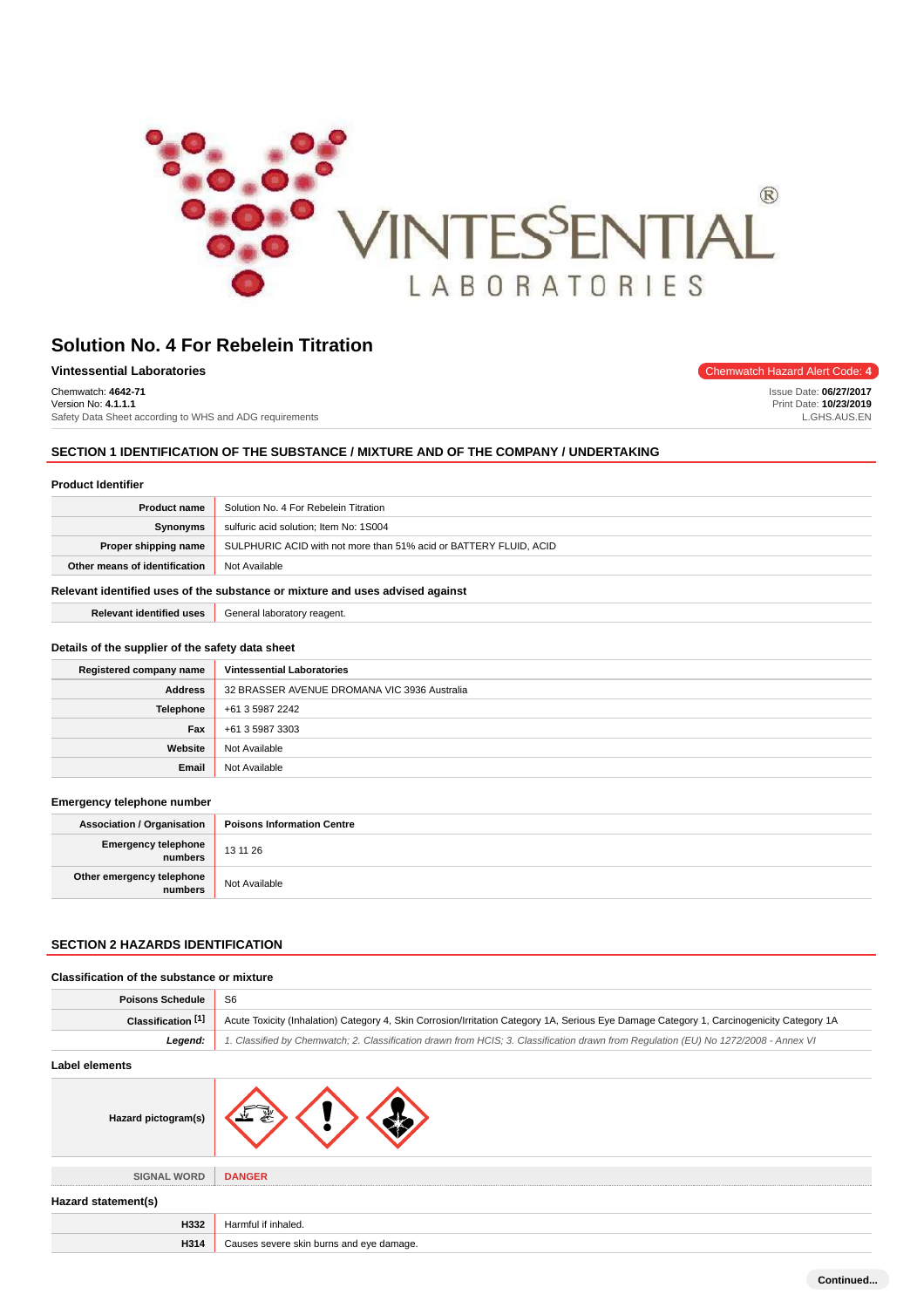| H350                                         | May cause cancer.                               |  |
|----------------------------------------------|-------------------------------------------------|--|
| <b>Precautionary statement(s) Prevention</b> |                                                 |  |
| P <sub>201</sub>                             | Obtain special instructions before use.         |  |
| P <sub>260</sub>                             | Do not breathe mist/vapours/ spray.             |  |
| P <sub>271</sub>                             | Use only outdoors or in a well-ventilated area. |  |
|                                              |                                                 |  |

| P280                            | Wear protective gloves/protective clothing/eye protection/face protection. |
|---------------------------------|----------------------------------------------------------------------------|
| P281                            | Use personal protective equipment as required.                             |
| autionary statement(s) Resnonse |                                                                            |

# **Precautionary statement(s)**

| P301+P330+P331 | IF SWALLOWED: Rinse mouth. Do NOT induce vomiting.                                                                               |
|----------------|----------------------------------------------------------------------------------------------------------------------------------|
| P303+P361+P353 | IF ON SKIN (or hair): Remove/Take off immediately all contaminated clothing. Rinse skin with water/shower.                       |
| P305+P351+P338 | IF IN EYES: Rinse cautiously with water for several minutes. Remove contact lenses, if present and easy to do. Continue rinsing. |
| P308+P313      | IF exposed or concerned: Get medical advice/attention.                                                                           |
| P310           | Immediately call a POISON CENTER or doctor/physician.                                                                            |
| P321           | Specific treatment (see advice on this label).                                                                                   |
| P363           | Wash contaminated clothing before reuse.                                                                                         |
| P304+P340      | IF INHALED: Remove victim to fresh air and keep at rest in a position comfortable for breathing.                                 |

#### **Precautionary statement(s) Storage**

**P405** Store locked up.

#### **Precautionary statement(s) Disposal**

**P501** Dispose of contents/container to authorised hazardous or special waste collection point in accordance with any local regulation.

### **SECTION 3 COMPOSITION / INFORMATION ON INGREDIENTS**

#### **Substances**

See section below for composition of Mixtures

#### **Mixtures**

| <b>CAS No</b> | %[weight] | Name          |
|---------------|-----------|---------------|
| 7664-93-9     | $0 - 20$  | sulfuric acid |
| 7732-18-5     | 80-100    | water         |

# **SECTION 4 FIRST AID MEASURES**

**Description of first aid measures**

| <b>Eye Contact</b>  | If this product comes in contact with the eyes:<br>Immediately hold eyelids apart and flush the eye continuously with running water.<br>Ensure complete irrigation of the eye by keeping eyelids apart and away from eye and moving the eyelids by occasionally lifting the upper<br>and lower lids.<br>▶ Continue flushing until advised to stop by the Poisons Information Centre or a doctor, or for at least 15 minutes.<br>Transport to hospital or doctor without delay.<br>▶ Removal of contact lenses after an eye injury should only be undertaken by skilled personnel.                                                                            |
|---------------------|--------------------------------------------------------------------------------------------------------------------------------------------------------------------------------------------------------------------------------------------------------------------------------------------------------------------------------------------------------------------------------------------------------------------------------------------------------------------------------------------------------------------------------------------------------------------------------------------------------------------------------------------------------------|
| <b>Skin Contact</b> | If skin or hair contact occurs:<br>Immediately flush body and clothes with large amounts of water, using safety shower if available.<br>• Quickly remove all contaminated clothing, including footwear.<br>▶ Wash skin and hair with running water. Continue flushing with water until advised to stop by the Poisons Information Centre.<br>Transport to hospital, or doctor.                                                                                                                                                                                                                                                                               |
| Inhalation          | If fumes or combustion products are inhaled remove from contaminated area.<br>Lay patient down. Keep warm and rested.<br>▶ Prostheses such as false teeth, which may block airway, should be removed, where possible, prior to initiating first aid procedures.<br>▶ Apply artificial respiration if not breathing, preferably with a demand valve resuscitator, bag-valve mask device, or pocket mask as trained.<br>Perform CPR if necessary.<br>Transport to hospital, or doctor, without delay.                                                                                                                                                          |
| Ingestion           | For advice, contact a Poisons Information Centre or a doctor at once.<br>• Urgent hospital treatment is likely to be needed.<br>If swallowed do <b>NOT</b> induce vomiting.<br>▶ If vomiting occurs, lean patient forward or place on left side (head-down position, if possible) to maintain open airway and prevent aspiration.<br>• Observe the patient carefully.<br>▶ Never give liquid to a person showing signs of being sleepy or with reduced awareness; i.e. becoming unconscious.<br>▶ Give water to rinse out mouth, then provide liquid slowly and as much as casualty can comfortably drink.<br>Transport to hospital or doctor without delay. |

### **Indication of any immediate medical attention and special treatment needed**

Treat symptomatically.

- For acute or short term repeated exposures to strong acids:
	- Airway problems may arise from laryngeal edema and inhalation exposure. Treat with 100% oxygen initially.
	- Respiratory distress may require cricothyroidotomy if endotracheal intubation is contraindicated by excessive swelling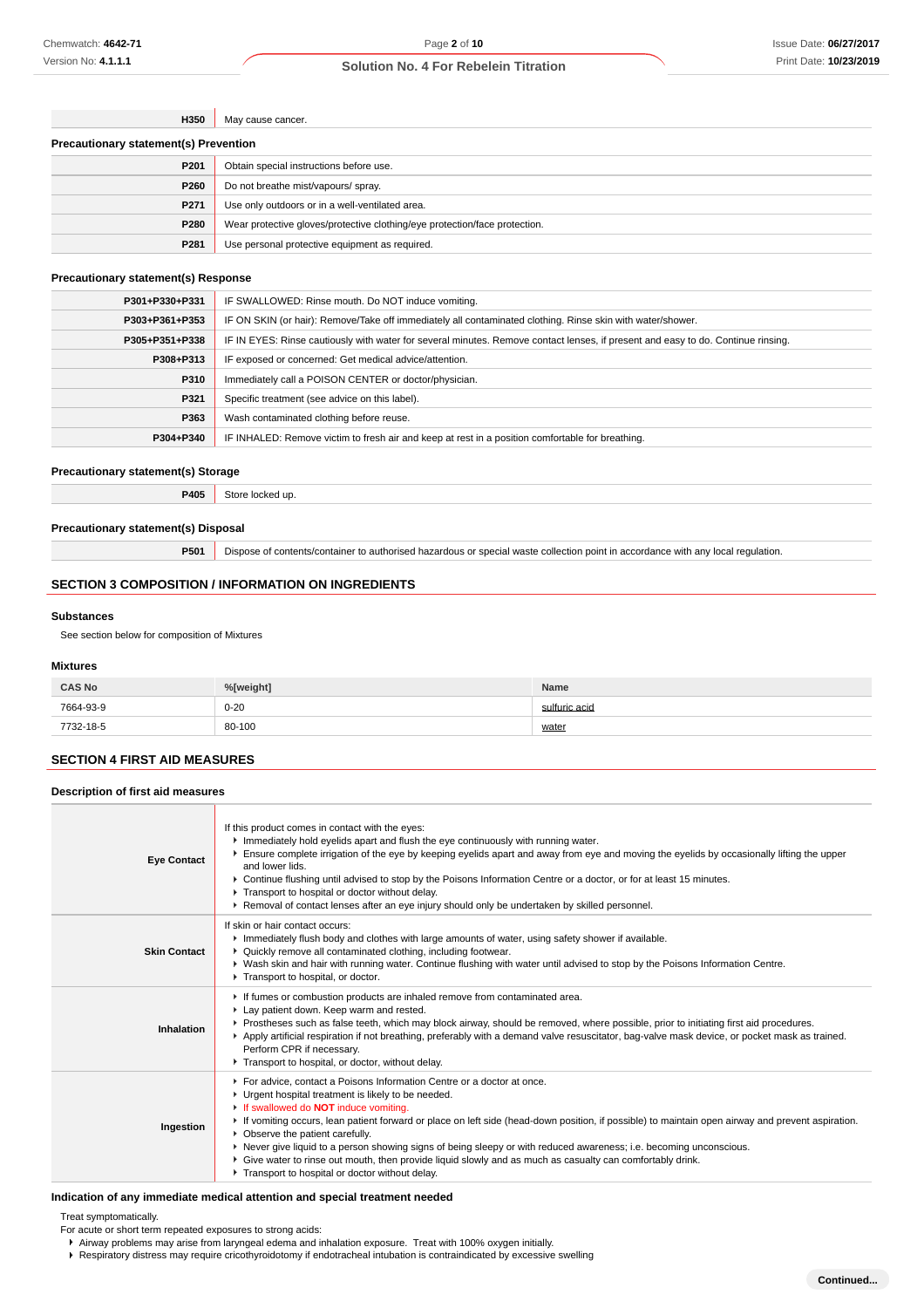- Intravenous lines should be established immediately in all cases where there is evidence of circulatory compromise.
- ▶ Strong acids produce a coagulation necrosis characterised by formation of a coagulum (eschar) as a result of the dessicating action of the acid on proteins in specific tissues. INGESTION:
- **Immediate dilution (milk or water) within 30 minutes post ingestion is recommended.**
- **DO NOT** attempt to neutralise the acid since exothermic reaction may extend the corrosive injury.
- Be careful to avoid further vomit since re-exposure of the mucosa to the acid is harmful. Limit fluids to one or two glasses in an adult.
- Charcoal has no place in acid management.
- Some authors suggest the use of lavage within 1 hour of ingestion.

SKIN:

Skin lesions require copious saline irrigation. Treat chemical burns as thermal burns with non-adherent gauze and wrapping.

Deep second-degree burns may benefit from topical silver sulfadiazine.

EYE:

Eye injuries require retraction of the eyelids to ensure thorough irrigation of the conjuctival cul-de-sacs. Irrigation should last at least 20-30 minutes. **DO NOT** use neutralising agents or any other additives. Several litres of saline are required.

▶ Cycloplegic drops, (1% cyclopentolate for short-term use or 5% homatropine for longer term use) antibiotic drops, vasoconstrictive agents or artificial tears may be indicated dependent on the severity of the injury.

Steroid eye drops should only be administered with the approval of a consulting ophthalmologist).

[Ellenhorn and Barceloux: Medical Toxicology]

# **SECTION 5 FIREFIGHTING MEASURES**

#### **Extinguishing media**

- Water spray or fog.
- Foam.
- Dry chemical powder.
- ▶ BCF (where regulations permit).
- ▶ Carbon dioxide.

# **Special hazards arising from the substrate or mixture Fire Incompatibility** None known.

| <b>Advice for firefighters</b> |                                                                                                                                                                                                                                                                                                                                                                                                                                                                                                                                              |
|--------------------------------|----------------------------------------------------------------------------------------------------------------------------------------------------------------------------------------------------------------------------------------------------------------------------------------------------------------------------------------------------------------------------------------------------------------------------------------------------------------------------------------------------------------------------------------------|
| <b>Fire Fighting</b>           | Alert Fire Brigade and tell them location and nature of hazard.<br>▶ Wear full body protective clothing with breathing apparatus.<br>Prevent, by any means available, spillage from entering drains or water course.<br>• Use fire fighting procedures suitable for surrounding area.<br>Do not approach containers suspected to be hot.<br>► Cool fire exposed containers with water spray from a protected location.<br>If safe to do so, remove containers from path of fire.<br>Equipment should be thoroughly decontaminated after use. |
| <b>Fire/Explosion Hazard</b>   | $\blacktriangleright$ Non combustible.<br>▶ Not considered to be a significant fire risk.<br>Acids may react with metals to produce hydrogen, a highly flammable and explosive gas.<br>► Heating may cause expansion or decomposition leading to violent rupture of containers.<br>May emit corrosive, poisonous fumes. May emit acrid smoke.<br>Decomposition may produce toxic fumes of:<br>sulfur oxides (SOx)                                                                                                                            |
| <b>HAZCHEM</b>                 | 2R                                                                                                                                                                                                                                                                                                                                                                                                                                                                                                                                           |

#### **SECTION 6 ACCIDENTAL RELEASE MEASURES**

#### **Personal precautions, protective equipment and emergency procedures**

See section 8

#### **Environmental precautions**

See section 12

#### **Methods and material for containment and cleaning up**

| <b>Minor Spills</b> | • Clean up all spills immediately.<br>Avoid breathing vapours and contact with skin and eyes.<br>► Control personal contact with the substance, by using protective equipment.<br>► Contain and absorb spill with sand, earth, inert material or vermiculite.<br>$\blacktriangleright$ Wipe up.<br>• Place in a suitable, labelled container for waste disposal.                                                                                                                                                                                                                                                                                                                                                                                                                                                                         |
|---------------------|------------------------------------------------------------------------------------------------------------------------------------------------------------------------------------------------------------------------------------------------------------------------------------------------------------------------------------------------------------------------------------------------------------------------------------------------------------------------------------------------------------------------------------------------------------------------------------------------------------------------------------------------------------------------------------------------------------------------------------------------------------------------------------------------------------------------------------------|
| <b>Major Spills</b> | • Clear area of personnel and move upwind.<br>Alert Fire Brigade and tell them location and nature of hazard.<br>• Wear full body protective clothing with breathing apparatus.<br>► Prevent, by any means available, spillage from entering drains or water course.<br>Stop leak if safe to do so.<br>▶ Contain spill with sand, earth or vermiculite.<br>• Collect recoverable product into labelled containers for recycling.<br>• Neutralise/decontaminate residue (see Section 13 for specific agent).<br>▶ Collect solid residues and seal in labelled drums for disposal.<br>▶ Wash area and prevent runoff into drains.<br>After clean up operations, decontaminate and launder all protective clothing and equipment before storing and re-using.<br>If contamination of drains or waterways occurs, advise emergency services. |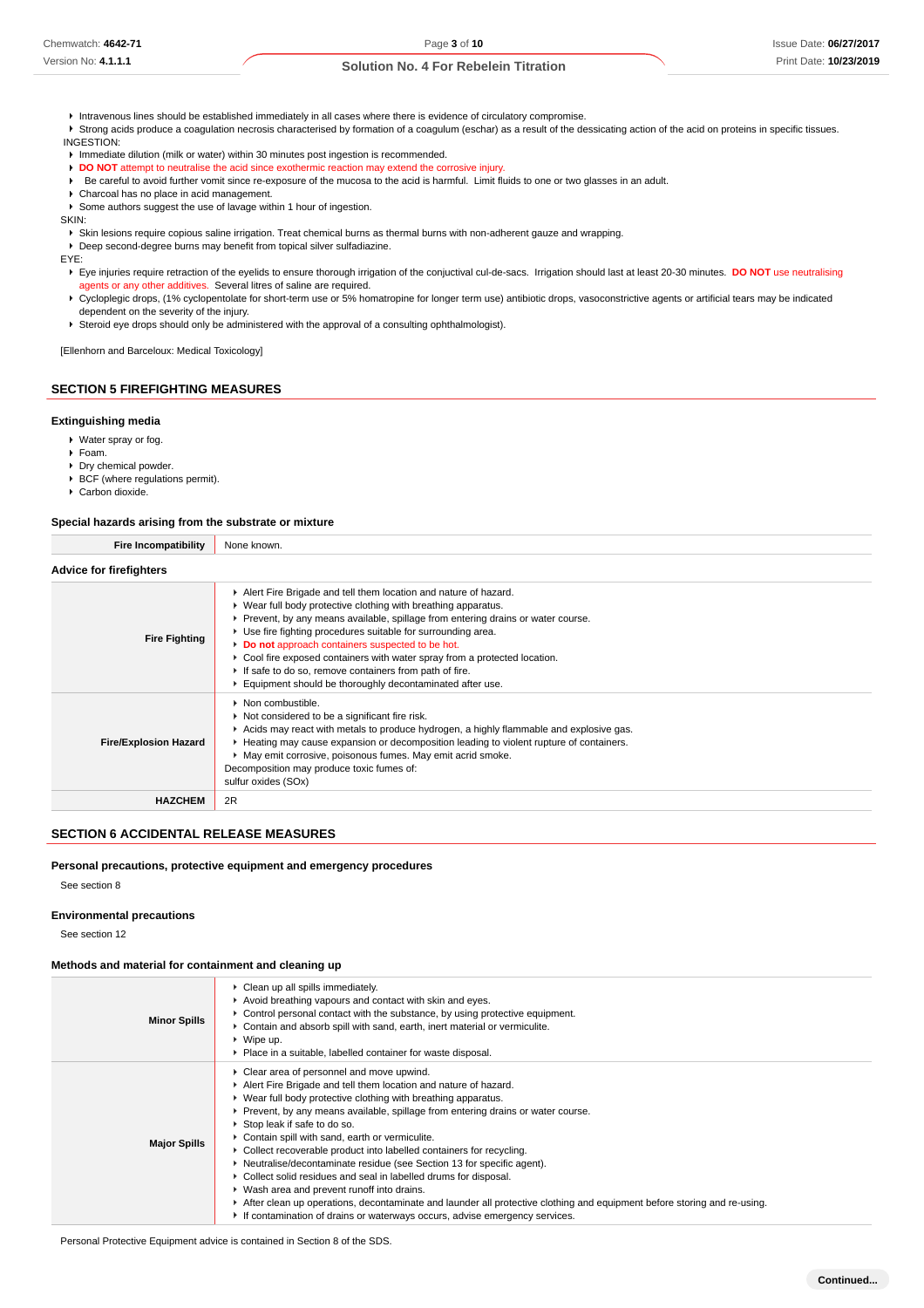# **SECTION 7 HANDLING AND STORAGE**

| <b>Precautions for safe handling</b>                         |                                                                                                                                                                                                                                                                                                                                                                                                                                                                                                                                                                                                                                                                                                                                                                                                                                                                                                                                                                                                             |
|--------------------------------------------------------------|-------------------------------------------------------------------------------------------------------------------------------------------------------------------------------------------------------------------------------------------------------------------------------------------------------------------------------------------------------------------------------------------------------------------------------------------------------------------------------------------------------------------------------------------------------------------------------------------------------------------------------------------------------------------------------------------------------------------------------------------------------------------------------------------------------------------------------------------------------------------------------------------------------------------------------------------------------------------------------------------------------------|
| Safe handling                                                | Avoid all personal contact, including inhalation.<br>▶ Wear protective clothing when risk of exposure occurs.<br>▶ Use in a well-ventilated area.<br>• WARNING: To avoid violent reaction, ALWAYS add material to water and NEVER water to material.<br>Avoid smoking, naked lights or ignition sources.<br>Avoid contact with incompatible materials.<br>▶ When handling, DO NOT eat, drink or smoke.<br>▶ Keep containers securely sealed when not in use.<br>Avoid physical damage to containers.<br>Always wash hands with soap and water after handling.<br>▶ Work clothes should be laundered separately. Launder contaminated clothing before re-use.<br>Use good occupational work practice.<br>▶ Observe manufacturer's storage and handling recommendations contained within this SDS.<br>Atmosphere should be regularly checked against established exposure standards to ensure safe working conditions are maintained.<br>DO NOT allow clothing wet with material to stay in contact with skin |
| Other information                                            | Store in original containers.<br>▶ Keep containers securely sealed.<br>Store in a cool, dry, well-ventilated area.<br>Store away from incompatible materials and foodstuff containers.<br>▶ Protect containers against physical damage and check regularly for leaks.<br>▶ Observe manufacturer's storage and handling recommendations contained within this SDS.                                                                                                                                                                                                                                                                                                                                                                                                                                                                                                                                                                                                                                           |
| Conditions for safe storage, including any incompatibilities |                                                                                                                                                                                                                                                                                                                                                                                                                                                                                                                                                                                                                                                                                                                                                                                                                                                                                                                                                                                                             |

#### **Suitable container F** Glass container is suitable for laboratory quantities **Storage incompatibility** Reacts with mild steel, galvanised steel / zinc producing hydrogen gas which may form an explosive mixture with air. Segregate from alkalies, oxidising agents and chemicals readily decomposed by acids, i.e. cyanides, sulfides, carbonates. ▶ Avoid strong bases.

# **SECTION 8 EXPOSURE CONTROLS / PERSONAL PROTECTION**

#### **Control parameters**

# **OCCUPATIONAL EXPOSURE LIMITS (OEL)**

# **INGREDIENT DATA**

| Source                       | Ingredient    | <b>Material name</b> | <b>TWA</b>                | <b>STEL</b>      | Peak          | <b>Notes</b>  |
|------------------------------|---------------|----------------------|---------------------------|------------------|---------------|---------------|
| Australia Exposure Standards | sulfuric acid | Sulphuric acid       | $\mathsf{mq}/\mathsf{m}3$ | $3 \text{ mg/m}$ | Not Available | Not Available |
| <b>EMERGENCY LIMITS</b>      |               |                      |                           |                  |               |               |

| Ingredient    | <b>Material name</b> | TEEL-1        | TEEL-2              | TEEL-3        |
|---------------|----------------------|---------------|---------------------|---------------|
| sulfuric acid | Sulfuric acid        | Not Available | Not Available       | Not Available |
|               |                      |               |                     |               |
| Ingredient    | <b>Original IDLH</b> |               | <b>Revised IDLH</b> |               |
| sulfuric acid | $15 \text{ mg/m}$    |               | Not Available       |               |
| water         | Not Available        |               | Not Available       |               |

### **MATERIAL DATA**

**Exposure controls**

|                                     | Engineering controls are used to remove a hazard or place a barrier between the worker and the hazard. Well-designed engineering controls can<br>be highly effective in protecting workers and will typically be independent of worker interactions to provide this high level of protection.<br>The basic types of engineering controls are:<br>Process controls which involve changing the way a job activity or process is done to reduce the risk.<br>Enclosure and/or isolation of emission source which keeps a selected hazard "physically" away from the worker and ventilation that strategically<br>"adds" and "removes" air in the work environment. Ventilation can remove or dilute an air contaminant if designed properly. The design of a<br>ventilation system must match the particular process and chemical or contaminant in use.<br>Employers may need to use multiple types of controls to prevent employee overexposure.<br>Local exhaust ventilation usually required. If risk of overexposure exists, wear approved respirator. Correct fit is essential to obtain adequate<br>protection. Supplied-air type respirator may be required in special circumstances. Correct fit is essential to ensure adequate protection.<br>An approved self contained breathing apparatus (SCBA) may be required in some situations.<br>Provide adequate ventilation in warehouse or closed storage area. Air contaminants generated in the workplace possess varying "escape"<br>velocities which, in turn, determine the "capture velocities" of fresh circulating air required to effectively remove the contaminant. |                                     |  |  |
|-------------------------------------|-------------------------------------------------------------------------------------------------------------------------------------------------------------------------------------------------------------------------------------------------------------------------------------------------------------------------------------------------------------------------------------------------------------------------------------------------------------------------------------------------------------------------------------------------------------------------------------------------------------------------------------------------------------------------------------------------------------------------------------------------------------------------------------------------------------------------------------------------------------------------------------------------------------------------------------------------------------------------------------------------------------------------------------------------------------------------------------------------------------------------------------------------------------------------------------------------------------------------------------------------------------------------------------------------------------------------------------------------------------------------------------------------------------------------------------------------------------------------------------------------------------------------------------------------------------------------------------------------------------------------------------|-------------------------------------|--|--|
| Appropriate engineering<br>controls | Type of Contaminant:                                                                                                                                                                                                                                                                                                                                                                                                                                                                                                                                                                                                                                                                                                                                                                                                                                                                                                                                                                                                                                                                                                                                                                                                                                                                                                                                                                                                                                                                                                                                                                                                                | Air Speed:                          |  |  |
|                                     | solvent, vapours, degreasing etc., evaporating from tank (in still air).                                                                                                                                                                                                                                                                                                                                                                                                                                                                                                                                                                                                                                                                                                                                                                                                                                                                                                                                                                                                                                                                                                                                                                                                                                                                                                                                                                                                                                                                                                                                                            | $0.25 - 0.5$ m/s<br>(50-100 f/min.) |  |  |
|                                     | aerosols, fumes from pouring operations, intermittent container filling, low speed conveyer transfers, welding, spray<br>drift, plating acid fumes, pickling (released at low velocity into zone of active generation)                                                                                                                                                                                                                                                                                                                                                                                                                                                                                                                                                                                                                                                                                                                                                                                                                                                                                                                                                                                                                                                                                                                                                                                                                                                                                                                                                                                                              | 0.5-1 m/s (100-200<br>$f/min.$ )    |  |  |
|                                     | direct spray, spray painting in shallow booths, drum filling, conveyer loading, crusher dusts, gas discharge (active<br>generation into zone of rapid air motion)                                                                                                                                                                                                                                                                                                                                                                                                                                                                                                                                                                                                                                                                                                                                                                                                                                                                                                                                                                                                                                                                                                                                                                                                                                                                                                                                                                                                                                                                   | 1-2.5 m/s (200-500<br>$f/min.$ )    |  |  |
|                                     | grinding, abrasive blasting, tumbling, high speed wheel generated dusts (released at high initial velocity into zone of<br>very high rapid air motion).                                                                                                                                                                                                                                                                                                                                                                                                                                                                                                                                                                                                                                                                                                                                                                                                                                                                                                                                                                                                                                                                                                                                                                                                                                                                                                                                                                                                                                                                             | $2.5 - 10$ m/s<br>(500-2000 f/min.) |  |  |
|                                     | Within each range the appropriate value depends on:                                                                                                                                                                                                                                                                                                                                                                                                                                                                                                                                                                                                                                                                                                                                                                                                                                                                                                                                                                                                                                                                                                                                                                                                                                                                                                                                                                                                                                                                                                                                                                                 |                                     |  |  |
|                                     | Lower end of the range<br>Upper end of the range                                                                                                                                                                                                                                                                                                                                                                                                                                                                                                                                                                                                                                                                                                                                                                                                                                                                                                                                                                                                                                                                                                                                                                                                                                                                                                                                                                                                                                                                                                                                                                                    |                                     |  |  |
|                                     |                                                                                                                                                                                                                                                                                                                                                                                                                                                                                                                                                                                                                                                                                                                                                                                                                                                                                                                                                                                                                                                                                                                                                                                                                                                                                                                                                                                                                                                                                                                                                                                                                                     |                                     |  |  |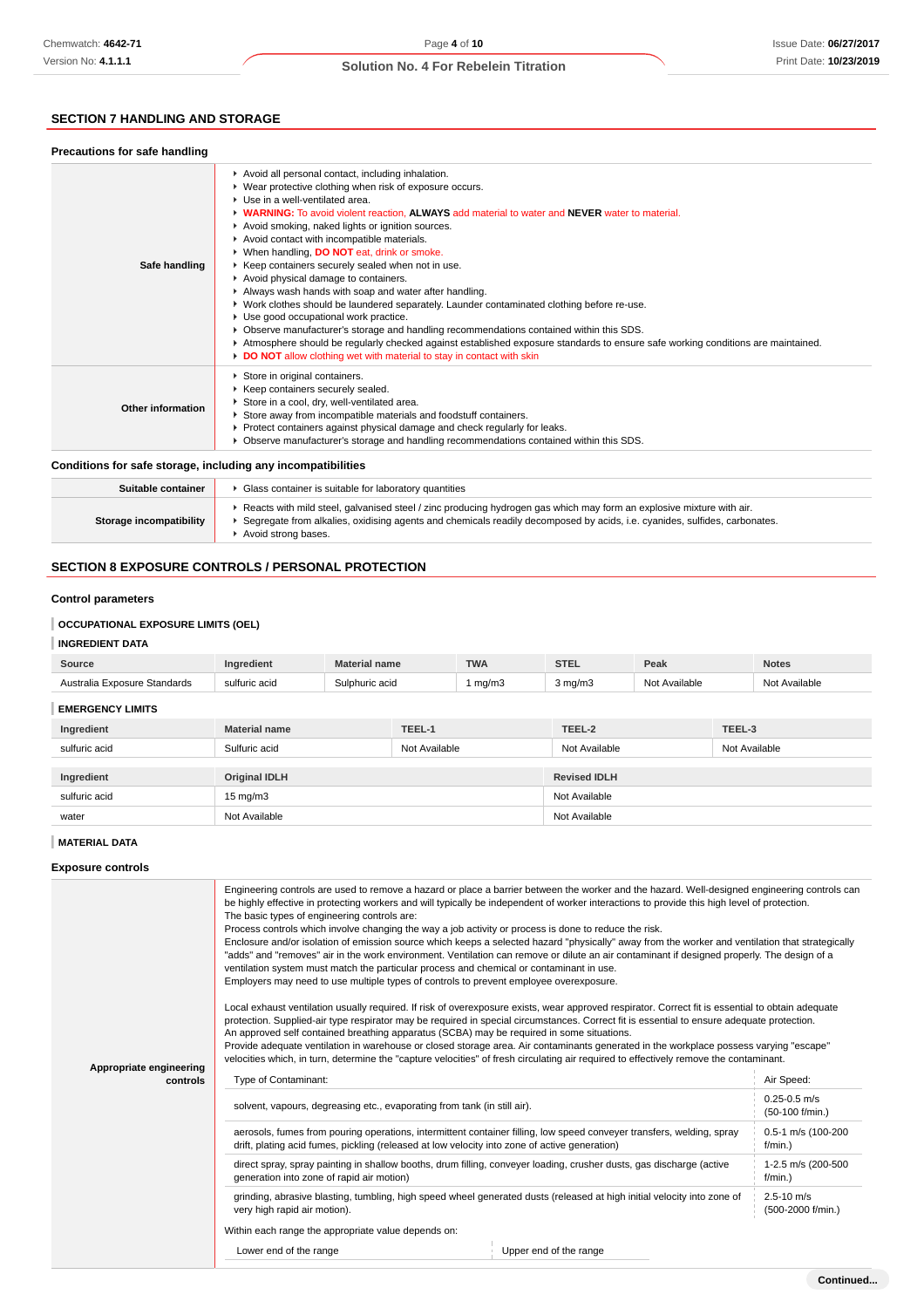|                            | 1: Room air currents minimal or favourable to capture                                                                                                                                                                                                                                                                                                                                                                                                                                                                                                                                                                                                                                                                                                                                                                                                                                                                                                                                                                                                                                                                                                                                                                                                                                                                                                                                                                                                                                                                                                                                                        | 1: Disturbing room air currents  |  |  |  |
|----------------------------|--------------------------------------------------------------------------------------------------------------------------------------------------------------------------------------------------------------------------------------------------------------------------------------------------------------------------------------------------------------------------------------------------------------------------------------------------------------------------------------------------------------------------------------------------------------------------------------------------------------------------------------------------------------------------------------------------------------------------------------------------------------------------------------------------------------------------------------------------------------------------------------------------------------------------------------------------------------------------------------------------------------------------------------------------------------------------------------------------------------------------------------------------------------------------------------------------------------------------------------------------------------------------------------------------------------------------------------------------------------------------------------------------------------------------------------------------------------------------------------------------------------------------------------------------------------------------------------------------------------|----------------------------------|--|--|--|
|                            | 2: Contaminants of low toxicity or of nuisance value only.                                                                                                                                                                                                                                                                                                                                                                                                                                                                                                                                                                                                                                                                                                                                                                                                                                                                                                                                                                                                                                                                                                                                                                                                                                                                                                                                                                                                                                                                                                                                                   | 2: Contaminants of high toxicity |  |  |  |
|                            | 3: Intermittent, low production.                                                                                                                                                                                                                                                                                                                                                                                                                                                                                                                                                                                                                                                                                                                                                                                                                                                                                                                                                                                                                                                                                                                                                                                                                                                                                                                                                                                                                                                                                                                                                                             | 3: High production, heavy use    |  |  |  |
|                            | 4: Large hood or large air mass in motion                                                                                                                                                                                                                                                                                                                                                                                                                                                                                                                                                                                                                                                                                                                                                                                                                                                                                                                                                                                                                                                                                                                                                                                                                                                                                                                                                                                                                                                                                                                                                                    | 4: Small hood-local control only |  |  |  |
|                            | Simple theory shows that air velocity falls rapidly with distance away from the opening of a simple extraction pipe. Velocity generally decreases<br>with the square of distance from the extraction point (in simple cases). Therefore the air speed at the extraction point should be adjusted,<br>accordingly, after reference to distance from the contaminating source. The air velocity at the extraction fan, for example, should be a minimum of<br>1-2 m/s (200-400 f/min) for extraction of solvents generated in a tank 2 meters distant from the extraction point. Other mechanical considerations,<br>producing performance deficits within the extraction apparatus, make it essential that theoretical air velocities are multiplied by factors of 10 or<br>more when extraction systems are installed or used.                                                                                                                                                                                                                                                                                                                                                                                                                                                                                                                                                                                                                                                                                                                                                                               |                                  |  |  |  |
| <b>Personal protection</b> |                                                                                                                                                                                                                                                                                                                                                                                                                                                                                                                                                                                                                                                                                                                                                                                                                                                                                                                                                                                                                                                                                                                                                                                                                                                                                                                                                                                                                                                                                                                                                                                                              |                                  |  |  |  |
| Eye and face protection    | ▶ Safety glasses with unperforated side shields may be used where continuous eye protection is desirable, as in laboratories; spectacles are<br>not sufficient where complete eye protection is needed such as when handling bulk-quantities, where there is a danger of splashing, or if the<br>material may be under pressure.<br>▶ Chemical goggles whenever there is a danger of the material coming in contact with the eyes; goggles must be properly fitted.<br>Full face shield (20 cm, 8 in minimum) may be required for supplementary but never for primary protection of eyes; these afford face<br>protection.<br>Alternatively a gas mask may replace splash goggles and face shields.<br>▶ Contact lenses may pose a special hazard; soft contact lenses may absorb and concentrate irritants. A written policy document, describing<br>the wearing of lenses or restrictions on use, should be created for each workplace or task. This should include a review of lens absorption<br>and adsorption for the class of chemicals in use and an account of injury experience. Medical and first-aid personnel should be trained in<br>their removal and suitable equipment should be readily available. In the event of chemical exposure, begin eye irrigation immediately and<br>remove contact lens as soon as practicable. Lens should be removed at the first signs of eye redness or irritation - lens should be removed in<br>a clean environment only after workers have washed hands thoroughly. [CDC NIOSH Current Intelligence Bulletin 59], [AS/NZS 1336 or<br>national equivalent] |                                  |  |  |  |
| <b>Skin protection</b>     | See Hand protection below                                                                                                                                                                                                                                                                                                                                                                                                                                                                                                                                                                                                                                                                                                                                                                                                                                                                                                                                                                                                                                                                                                                                                                                                                                                                                                                                                                                                                                                                                                                                                                                    |                                  |  |  |  |
| Hands/feet protection      | Elbow length PVC gloves<br>▶ When handling corrosive liquids, wear trousers or overalls outside of boots, to avoid spills entering boots.                                                                                                                                                                                                                                                                                                                                                                                                                                                                                                                                                                                                                                                                                                                                                                                                                                                                                                                                                                                                                                                                                                                                                                                                                                                                                                                                                                                                                                                                    |                                  |  |  |  |
| <b>Body protection</b>     | See Other protection below                                                                                                                                                                                                                                                                                                                                                                                                                                                                                                                                                                                                                                                                                                                                                                                                                                                                                                                                                                                                                                                                                                                                                                                                                                                                                                                                                                                                                                                                                                                                                                                   |                                  |  |  |  |
| Other protection           | • Overalls.<br>PVC Apron.<br>PVC protective suit may be required if exposure severe.<br>Eyewash unit.<br>Ensure there is ready access to a safety shower.                                                                                                                                                                                                                                                                                                                                                                                                                                                                                                                                                                                                                                                                                                                                                                                                                                                                                                                                                                                                                                                                                                                                                                                                                                                                                                                                                                                                                                                    |                                  |  |  |  |

# **Recommended material(s)**

#### **GLOVE SELECTION INDEX**

Glove selection is based on a modified presentation of the:

 **"Forsberg Clothing Performance Index".**

The effect(s) of the following substance(s) are taken into account in the **computer-**

**generated** selection:

Solution No. 4 For Rebelein Titration

| <b>Material</b>       | CPI |
|-----------------------|-----|
| <b>NEOPRENE</b>       | A   |
| <b>BUTYL</b>          | C   |
| <b>NATURAL RUBBER</b> | C   |
| NATURAL+NEOPRENE      | C   |
| NEOPRENE/NATURAL      | C   |
| <b>NITRILE</b>        | C   |
| <b>PE</b>             | C   |
| <b>PVA</b>            | C   |
| <b>PVC</b>            | C   |
| SARANEX-23            | C   |
| <b>VITON</b>          | C   |

\* CPI - Chemwatch Performance Index

A: Best Selection

B: Satisfactory; may degrade after 4 hours continuous immersion

C: Poor to Dangerous Choice for other than short term immersion

**NOTE**: As a series of factors will influence the actual performance of the glove, a final selection must be based on detailed observation. -

\* Where the glove is to be used on a short term, casual or infrequent basis, factors such as "feel" or convenience (e.g. disposability), may dictate a choice of gloves which might otherwise be unsuitable following long-term or frequent use. A qualified practitioner should be consulted.

#### **SECTION 9 PHYSICAL AND CHEMICAL PROPERTIES**

#### **Respiratory protection**

Type E-P Filter of sufficient capacity. (AS/NZS 1716 & 1715, EN 143:2000 & 149:2001, ANSI Z88 or national equivalent)

Where the concentration of gas/particulates in the breathing zone, approaches or exceeds the "Exposure Standard" (or ES), respiratory protection is required. Degree of protection varies with both face-piece and Class of filter; the nature of protection varies with Type of filter.

| <b>Required Minimum</b><br><b>Protection Factor</b> | <b>Half-Face</b><br>Respirator | <b>Full-Face</b><br>Respirator    | <b>Powered Air</b><br>Respirator       |
|-----------------------------------------------------|--------------------------------|-----------------------------------|----------------------------------------|
| up to $10 \times ES$                                | E-AUS P2                       |                                   | E-PAPR-AUS /<br>Class 1 P <sub>2</sub> |
| up to $50 \times ES$                                | ۰                              | E-AUS / Class 1<br>P <sub>2</sub> |                                        |
| up to $100 \times ES$                               | ۰                              | $E-2$ P <sub>2</sub>              | E-PAPR-2 P2 $\land$                    |

#### ^ - Full-face

A(All classes) = Organic vapours, B AUS or B1 = Acid gasses, B2 = Acid gas or hydrogen cyanide(HCN), B3 = Acid gas or hydrogen cyanide(HCN), E = Sulfur dioxide(SO2), G = Agricultural chemicals, K = Ammonia(NH3), Hg = Mercury, NO = Oxides of nitrogen,  $MB =$  Methyl bromide,  $AX =$  Low boiling point organic compounds(below 65 degC)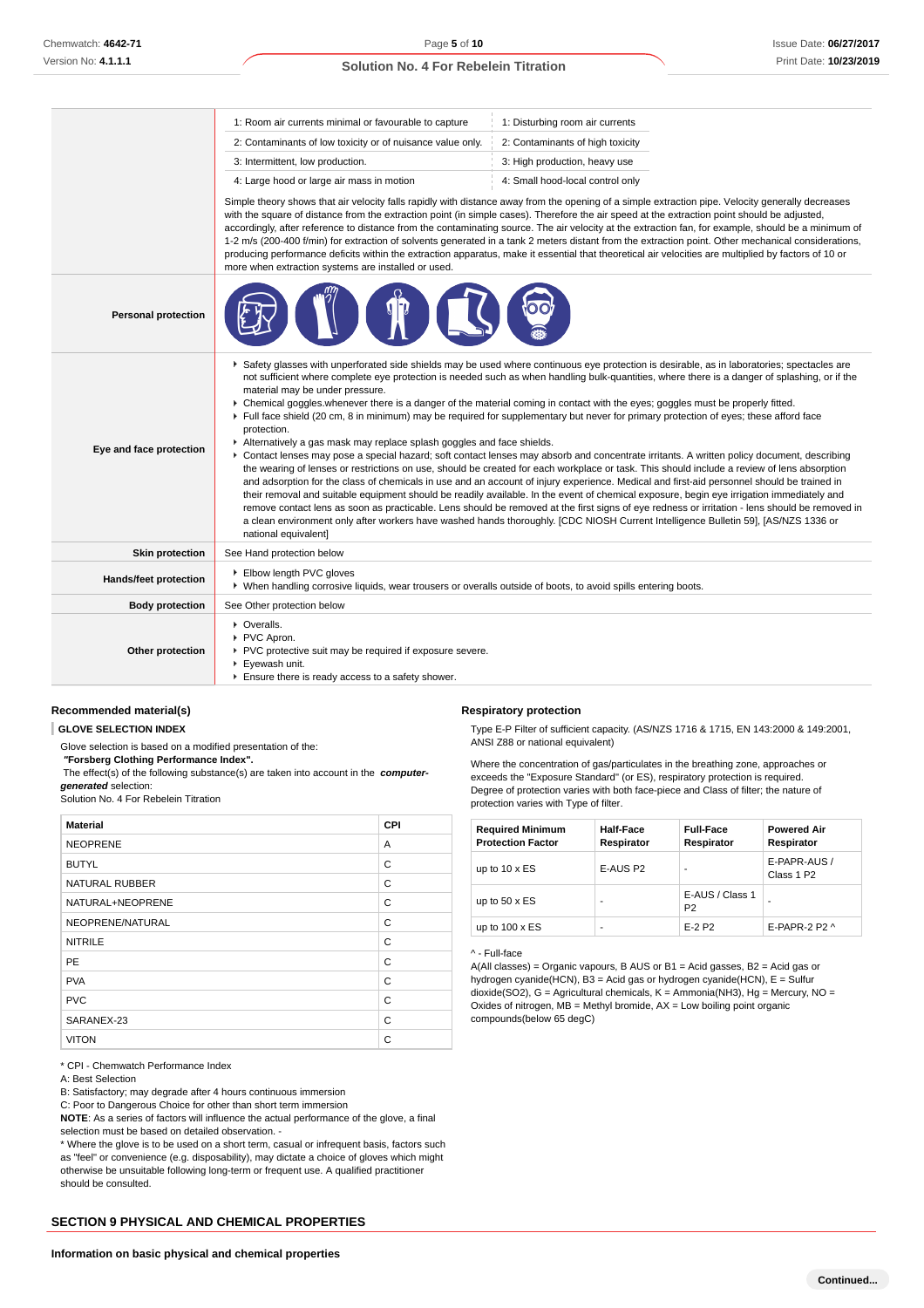| Appearance                                      | Colourless, odourless acidic liquid; mixes with water. |                                            |                |
|-------------------------------------------------|--------------------------------------------------------|--------------------------------------------|----------------|
|                                                 |                                                        |                                            |                |
| <b>Physical state</b>                           | Liquid                                                 | Relative density (Water = 1)               | 1.15           |
| Odour                                           | Not Available                                          | Partition coefficient n-octanol<br>/ water | Not Available  |
| <b>Odour threshold</b>                          | Not Available                                          | Auto-ignition temperature (°C)             | Not Applicable |
| pH (as supplied)                                | $<$ 1                                                  | <b>Decomposition temperature</b>           | Not Available  |
| Melting point / freezing point<br>(°C)          | Not Available                                          | Viscosity (cSt)                            | Not Available  |
| Initial boiling point and boiling<br>range (°C) | Not Available                                          | Molecular weight (g/mol)                   | Not Applicable |
| Flash point (°C)                                | Not Applicable                                         | <b>Taste</b>                               | Not Available  |
| <b>Evaporation rate</b>                         | Not Available                                          | <b>Explosive properties</b>                | Not Available  |
| <b>Flammability</b>                             | Not Applicable                                         | <b>Oxidising properties</b>                | Not Available  |
| Upper Explosive Limit (%)                       | Not Applicable                                         | Surface Tension (dyn/cm or<br>$mN/m$ )     | Not Available  |
| Lower Explosive Limit (%)                       | Not Applicable                                         | <b>Volatile Component (%vol)</b>           | Not Available  |
| Vapour pressure (kPa)                           | Not Available                                          | Gas group                                  | Not Available  |
| Solubility in water                             | Miscible                                               | pH as a solution (1%)                      | Not Available  |
| Vapour density ( $Air = 1$ )                    | Not Available                                          | VOC g/L                                    | Not Available  |

# **SECTION 10 STABILITY AND REACTIVITY**

| Reactivity                                 | See section 7                                   |
|--------------------------------------------|-------------------------------------------------|
| <b>Chemical stability</b>                  | ▶ Contact with alkaline material liberates heat |
| Possibility of hazardous<br>reactions      | See section 7                                   |
| <b>Conditions to avoid</b>                 | See section 7                                   |
| Incompatible materials                     | See section 7                                   |
| <b>Hazardous decomposition</b><br>products | See section 5                                   |

# **SECTION 11 TOXICOLOGICAL INFORMATION**

#### **Information on toxicological effects**

| Inhaled             | Inhalation of vapours or aerosols (mists, fumes), generated by the material during the course of normal handling, may be harmful.<br>Evidence shows, or practical experience predicts, that the material produces irritation of the respiratory system, in a substantial number of<br>individuals, following inhalation. In contrast to most organs, the lung is able to respond to a chemical insult by first removing or neutralising the<br>irritant and then repairing the damage. The repair process, which initially evolved to protect mammalian lungs from foreign matter and antigens,<br>may however, produce further lung damage resulting in the impairment of gas exchange, the primary function of the lungs. Respiratory tract<br>irritation often results in an inflammatory response involving the recruitment and activation of many cell types, mainly derived from the vascular<br>system.                                                                                                                                                                                                                                                                              |
|---------------------|---------------------------------------------------------------------------------------------------------------------------------------------------------------------------------------------------------------------------------------------------------------------------------------------------------------------------------------------------------------------------------------------------------------------------------------------------------------------------------------------------------------------------------------------------------------------------------------------------------------------------------------------------------------------------------------------------------------------------------------------------------------------------------------------------------------------------------------------------------------------------------------------------------------------------------------------------------------------------------------------------------------------------------------------------------------------------------------------------------------------------------------------------------------------------------------------|
|                     | Acidic corrosives produce respiratory tract irritation with coughing, choking and mucous membrane damage. Symptoms of exposure may include<br>dizziness, headache, nausea and weakness. In more severe exposures, pulmonary oedema may be evident either immediately or after a latent<br>period of 5-72 hours. Symptoms of pulmonary oedema include a tightness in the chest, dyspnoea, frothy sputum and cyanosis. Examination may<br>reveal hypotension, a weak and rapid pulse and moist rates. Death, due to anoxia, may occur several hours after onset of the pulmonary<br>oedema.<br>Exposure to high concentrations causes bronchitis and is characterised by the onset of haemorrhagic pulmonary oedema.                                                                                                                                                                                                                                                                                                                                                                                                                                                                          |
| Ingestion           | Ingestion of acidic corrosives may produce circumoral burns with a distinct discolouration of the mucous membranes of the mouth, throat and<br>oesophagus. Immediate pain and difficulties in swallowing and speaking may also be evident. Oedema of the epiglottis may produce respiratory<br>distress and possibly, asphyxia. Nausea, vomiting, diarrhoea and a pronounced thirst may occur. More severe exposures may produce a vomitus<br>containing fresh or dark blood and large shreds of mucosa. Shock, with marked hypotension, weak and rapid pulse, shallow respiration and<br>clammy skin may be symptomatic of the exposure. Circulatory collapse may, if left untreated, result in renal failure. Severe cases may show<br>gastric and oesophageal perforation with peritonitis, fever and abdominal rigidity. Stricture of the oesophageal, gastric and pyloric sphincter may<br>occur as within several weeks or may be delayed for years. Death may be rapid and often results from asphyxia, circulatory collapse or aspiration<br>of even minute amounts. Delayed deaths may be due to peritonitis, severe nephritis or pneumonia. Coma and convulsions may be terminal. |
| <b>Skin Contact</b> | Skin contact with acidic corrosives may result in pain and burns; these may be deep with distinct edges and may heal slowly with the formation of<br>scar tissue.<br>Entry into the blood-stream through, for example, cuts, abrasions, puncture wounds or lesions, may produce systemic injury with harmful effects.<br>Examine the skin prior to the use of the material and ensure that any external damage is suitably protected.                                                                                                                                                                                                                                                                                                                                                                                                                                                                                                                                                                                                                                                                                                                                                       |
| Eye                 | When applied to the eye(s) of animals, the material produces severe ocular lesions which are present twenty-four hours or more after instillation.<br>Direct eye contact with acid corrosives may produce pain, lachrymation, photophobia and burns. Mild burns of the epithelia generally recover<br>rapidly and completely. Severe burns produce long-lasting and possible irreversible damage. The appearance of the burn may not be apparent<br>for several weeks after the initial contact. The cornea may ultimately become deeply vascularised and opaque resulting in blindness.<br>The material may produce severe irritation to the eye causing pronounced inflammation. Repeated or prolonged exposure to irritants may<br>produce conjunctivitis.                                                                                                                                                                                                                                                                                                                                                                                                                               |
| Chronic             | Repeated or prolonged exposure to acids may result in the erosion of teeth, inflammatory and ulcerative changes in the mouth and necrosis<br>(rarely) of the jaw. Bronchial irritation, with cough, and frequent attacks of bronchial pneumonia may ensue. Gastrointestinal disturbances may<br>also occur. Chronic exposures may result in dermatitis and/or conjunctivitis.<br>The impact of inhaled acidic agents on the respiratory tract depends upon a number of interrelated factors. These include physicochemical<br>characteristics, e.g., gas versus aerosol; particle size (small particles can penetrate deeper into the lung); water solubility (more soluble agents                                                                                                                                                                                                                                                                                                                                                                                                                                                                                                          |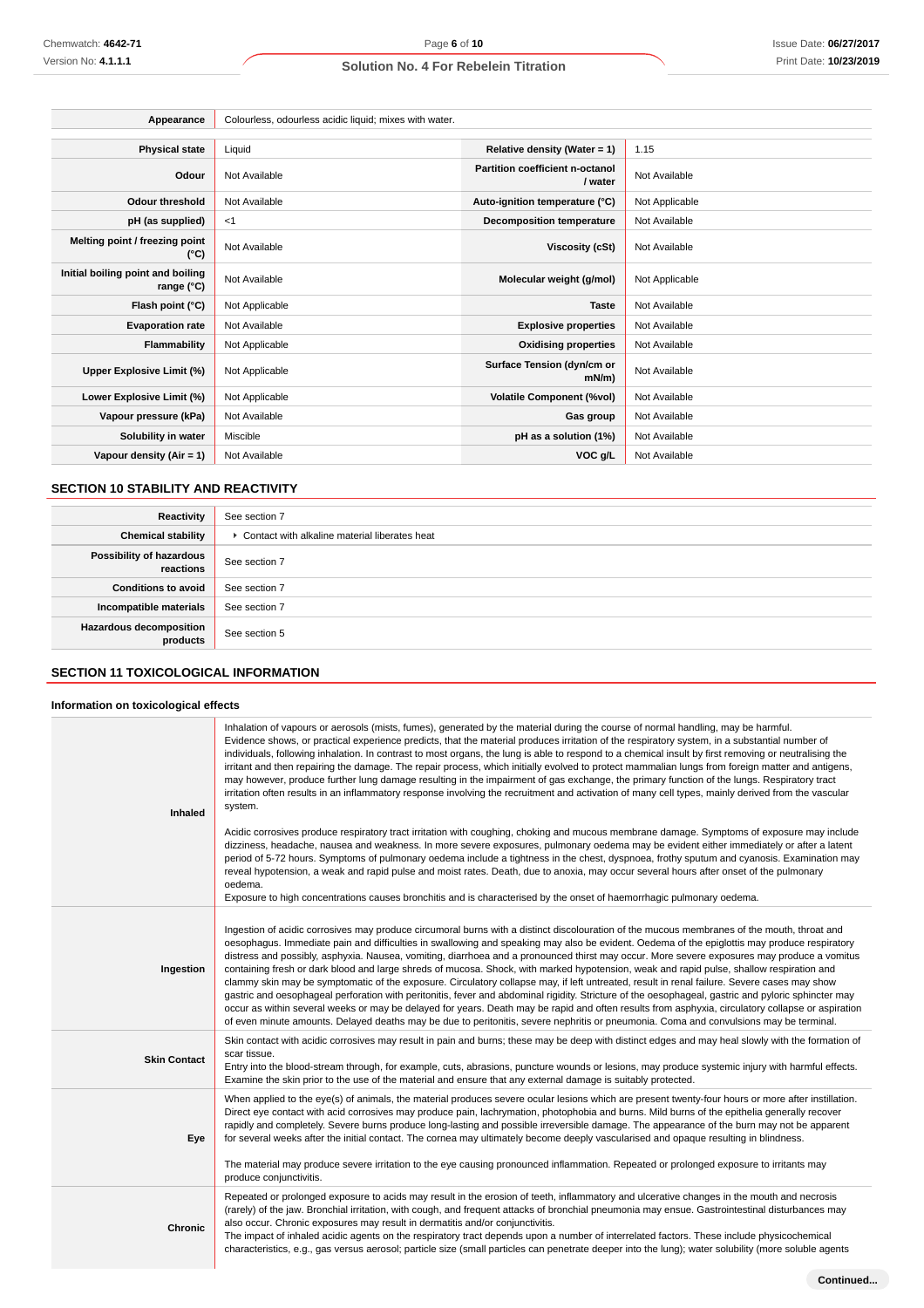are more likely to be removed in the nose and mouth). Given the general lack of information on the particle size of aerosols involved in occupational exposures to acids, it is difficult to identify their principal deposition site within the respiratory tract. Acid mists containing particIes with a diameter of up to a few micrometers will be deposited in both the upper and lower airways. They are irritating to mucous epithelia, they cause dental erosion, and they produce acute effects in the lungs (symptoms and changes in pulmonary function). AsthmatIcs appear to be at particular risk for pulmonary effects.

Occupational exposure to strong inorganic acid mists containing sulfuric acid is designated by IARC to be carcinogenic, increased risk of laryngeal cancer being seen with chronic exposures. Repeated minor exposures to mists can cause erosion of teeth and inflammation of the upper respiratory tract leading to chronic bronchitis. Repeated skin contact with dilute solutions may produce dermatitis. Lungs of sulfuric acid plant workers appear to be less affected than the lungs of workers exposed to "dust". There is evidence that corrosion of tooth enamel occurs at 1 mg/m3 but that acclimated workers could tolerate three to four times that level. Forming room workers in a battery factory exposed to 3 to 16 mg/m3 sulfuric acid mist concentrations exhibited the most serious signs of erosion whilst charging room workers, exposed to 0.08 to 2.5 mg/m3 were affected to a lesser degree. Workers chronically exposed to sulfuric acid mists may show various skin lesions, tracheobronchitis, stomatitis, conjunctivitis and gastritis.

| Solution No. 4 For Rebelein<br>Titration | <b>TOXICITY</b><br>Not Available                                                                                                                                                                                                | <b>IRRITATION</b><br>Not Available                                                   |  |
|------------------------------------------|---------------------------------------------------------------------------------------------------------------------------------------------------------------------------------------------------------------------------------|--------------------------------------------------------------------------------------|--|
| sulfuric acid                            | <b>TOXICITY</b><br>Inhalation (guinea pig) LC50: 0.036 mg/l/8H[2]<br>Oral (rat) LD50: 2140 mg/kg[2]                                                                                                                             | <b>IRRITATION</b><br>Eye (rabbit): 1.38 mg SEVERE<br>Eye (rabbit): 5 mg/30sec SEVERE |  |
| water                                    | <b>TOXICITY</b><br>Oral (rat) LD50: >90000 mg/kg <sup>[2]</sup>                                                                                                                                                                 | <b>IRRITATION</b><br>Not Available                                                   |  |
| Legend:                                  | 1. Value obtained from Europe ECHA Registered Substances - Acute toxicity 2.* Value obtained from manufacturer's SDS. Unless otherwise<br>specified data extracted from RTECS - Register of Toxic Effect of chemical Substances |                                                                                      |  |

| <b>SULFURIC ACID</b>                        | Asthma-like symptoms may continue for months or even years after exposure to the material ceases. This may be due to a non-allergenic<br>condition known as reactive airways dysfunction syndrome (RADS) which can occur following exposure to high levels of highly irritating<br>compound. Key criteria for the diagnosis of RADS include the absence of preceding respiratory disease, in a non-atopic individual, with abrupt<br>onset of persistent asthma-like symptoms within minutes to hours of a documented exposure to the irritant. A reversible airflow pattern, on<br>spirometry, with the presence of moderate to severe bronchial hyperreactivity on methacholine challenge testing and the lack of minimal<br>lymphocytic inflammation, without eosinophilia, have also been included in the criteria for diagnosis of RADS. RADS (or asthma) following an<br>irritating inhalation is an infrequent disorder with rates related to the concentration of and duration of exposure to the irritating substance.<br>Industrial bronchitis, on the other hand, is a disorder that occurs as result of exposure due to high concentrations of irritating substance (often<br>particulate in nature) and is completely reversible after exposure ceases. The disorder is characterised by dyspnea, cough and mucus<br>production.<br>WARNING: For inhalation exposure ONLY: This substance has been classified by the IARC as Group 1: CARCINOGENIC TO HUMANS<br>Occupational exposures to strong inorganic acid mists of sulfuric acid: |                                 |                           |
|---------------------------------------------|------------------------------------------------------------------------------------------------------------------------------------------------------------------------------------------------------------------------------------------------------------------------------------------------------------------------------------------------------------------------------------------------------------------------------------------------------------------------------------------------------------------------------------------------------------------------------------------------------------------------------------------------------------------------------------------------------------------------------------------------------------------------------------------------------------------------------------------------------------------------------------------------------------------------------------------------------------------------------------------------------------------------------------------------------------------------------------------------------------------------------------------------------------------------------------------------------------------------------------------------------------------------------------------------------------------------------------------------------------------------------------------------------------------------------------------------------------------------------------------------------------------------------------------------------|---------------------------------|---------------------------|
| <b>WATER</b>                                | No significant acute toxicological data identified in literature search.                                                                                                                                                                                                                                                                                                                                                                                                                                                                                                                                                                                                                                                                                                                                                                                                                                                                                                                                                                                                                                                                                                                                                                                                                                                                                                                                                                                                                                                                             |                                 |                           |
|                                             |                                                                                                                                                                                                                                                                                                                                                                                                                                                                                                                                                                                                                                                                                                                                                                                                                                                                                                                                                                                                                                                                                                                                                                                                                                                                                                                                                                                                                                                                                                                                                      |                                 |                           |
| <b>Acute Toxicity</b>                       | $\checkmark$                                                                                                                                                                                                                                                                                                                                                                                                                                                                                                                                                                                                                                                                                                                                                                                                                                                                                                                                                                                                                                                                                                                                                                                                                                                                                                                                                                                                                                                                                                                                         | Carcinogenicity                 | ✔                         |
| <b>Skin Irritation/Corrosion</b>            | $\checkmark$                                                                                                                                                                                                                                                                                                                                                                                                                                                                                                                                                                                                                                                                                                                                                                                                                                                                                                                                                                                                                                                                                                                                                                                                                                                                                                                                                                                                                                                                                                                                         | <b>Reproductivity</b>           | $\boldsymbol{\mathsf{x}}$ |
| <b>Serious Eye Damage/Irritation</b>        | ✔                                                                                                                                                                                                                                                                                                                                                                                                                                                                                                                                                                                                                                                                                                                                                                                                                                                                                                                                                                                                                                                                                                                                                                                                                                                                                                                                                                                                                                                                                                                                                    | <b>STOT - Single Exposure</b>   | $\boldsymbol{\mathsf{x}}$ |
| <b>Respiratory or Skin</b><br>sensitisation | ×                                                                                                                                                                                                                                                                                                                                                                                                                                                                                                                                                                                                                                                                                                                                                                                                                                                                                                                                                                                                                                                                                                                                                                                                                                                                                                                                                                                                                                                                                                                                                    | <b>STOT - Repeated Exposure</b> | $\boldsymbol{\mathsf{x}}$ |
| <b>Mutagenicity</b>                         | ×                                                                                                                                                                                                                                                                                                                                                                                                                                                                                                                                                                                                                                                                                                                                                                                                                                                                                                                                                                                                                                                                                                                                                                                                                                                                                                                                                                                                                                                                                                                                                    | <b>Aspiration Hazard</b>        | ×                         |

Legend:  $\mathsf{X}$  – Data either not available or does not fill the criteria for classification  $\blacktriangleright$  – Data available to make classification

### **SECTION 12 ECOLOGICAL INFORMATION**

#### **Toxicity**

| Solution No. 4 For Rebelein<br><b>Titration</b> | <b>ENDPOINT</b><br>Not<br>Available                           | <b>TEST DURATION (HR)</b><br>Not Available                   | <b>SPECIES</b><br>Not Available                                                   | <b>VALUE</b><br>Not<br>Available                                        | <b>SOURCE</b><br>Not<br>Available                                   |
|-------------------------------------------------|---------------------------------------------------------------|--------------------------------------------------------------|-----------------------------------------------------------------------------------|-------------------------------------------------------------------------|---------------------------------------------------------------------|
| sulfuric acid                                   | <b>ENDPOINT</b><br><b>LC50</b><br>EC50<br>EC50<br><b>NOEC</b> | <b>TEST DURATION (HR)</b><br>96<br>48<br>72<br>Not Available | <b>SPECIES</b><br>Fish<br>Crustacea<br>Algae or other aquatic plants<br>Crustacea | <b>VALUE</b><br>$=8$ mg/L<br>$=42.5$ mg/L<br>$>100$ mg/L<br>$0.15$ mg/L | <b>SOURCE</b><br>$\overline{1}$<br>$\overline{2}$<br>$\overline{2}$ |
| water                                           | <b>ENDPOINT</b><br><b>LC50</b><br><b>EC50</b>                 | <b>TEST DURATION (HR)</b><br>96<br>96                        | <b>SPECIES</b><br>Fish<br>Algae or other aquatic plants                           | <b>VALUE</b><br>897.520mg/L<br>8768.874mg/L                             | <b>SOURCE</b><br>3<br>3                                             |

**Legend:** Extracted from 1. IUCLID Toxicity Data 2. Europe ECHA Registered Substances - Ecotoxicological Information - Aquatic Toxicity 3. EPIWIN Suite V3.12 (QSAR) - Aquatic Toxicity Data (Estimated) 4. US EPA, Ecotox database - Aquatic Toxicity Data 5. ECETOC Aquatic Hazard Assessment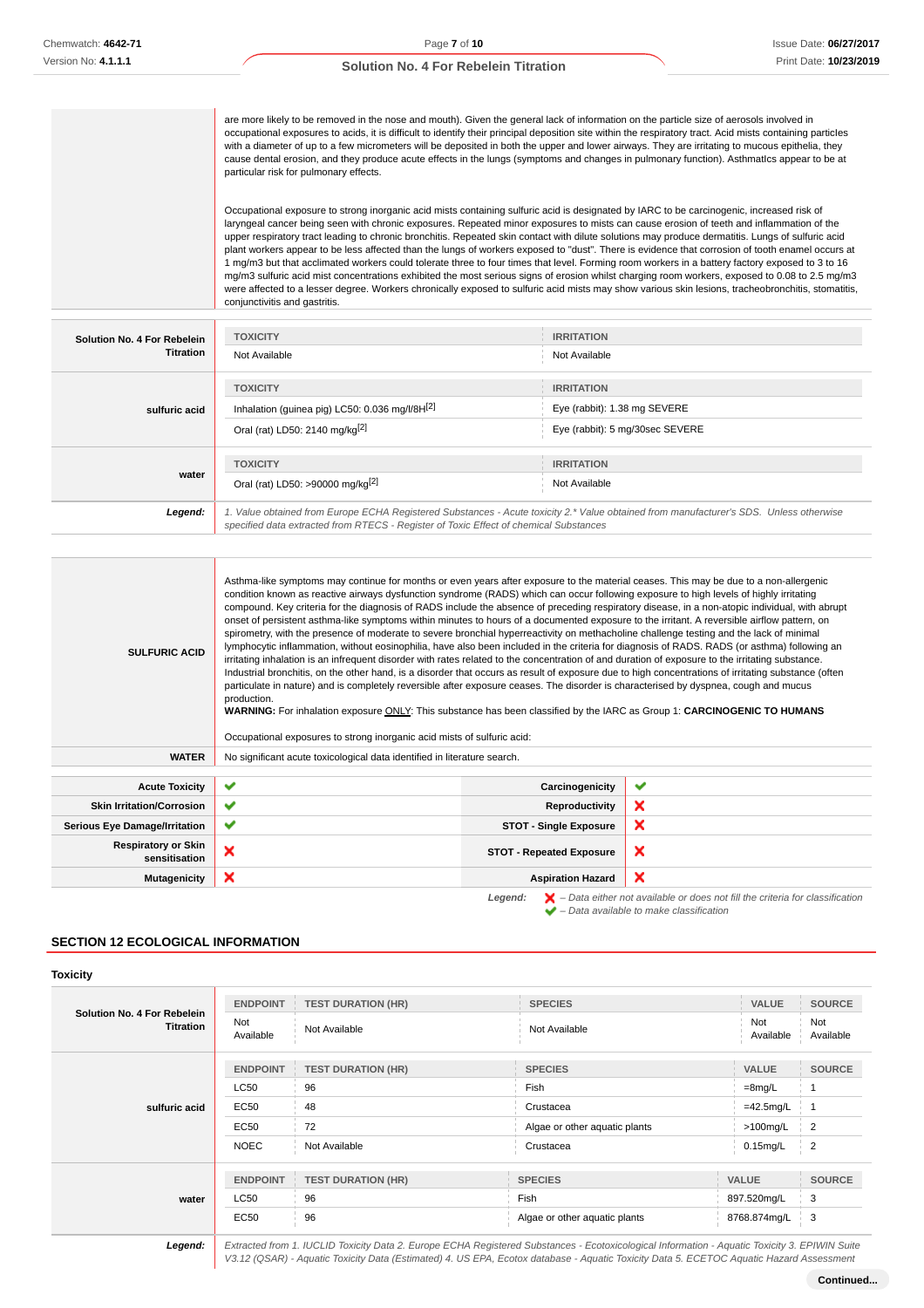Data 6. NITE (Japan) - Bioconcentration Data 7. METI (Japan) - Bioconcentration Data 8. Vendor Data

Prevent, by any means available, spillage from entering drains or water courses. **DO NOT** discharge into sewer or waterways.

#### **Persistence and degradability**

| Ingredient                       | Persistence: Water/Soil | <b>Persistence: Air</b> |
|----------------------------------|-------------------------|-------------------------|
| water                            | LOW                     | LOW                     |
| <b>Bioaccumulative potential</b> |                         |                         |
|                                  |                         |                         |

| Ingredient              | <b>Bioaccumulation</b>  |
|-------------------------|-------------------------|
| water                   | LOW (LogKOW = $-1.38$ ) |
| <b>Mobility in soil</b> |                         |
|                         |                         |
| Ingredient              | <b>Mobility</b>         |

| Ingredient                               | <b>Mobility</b>              |
|------------------------------------------|------------------------------|
| the contract of the contract of<br>water | $\sim$<br>LU<br>14.3.<br>. . |
|                                          |                              |

# **SECTION 13 DISPOSAL CONSIDERATIONS**

#### **Waste treatment methods**

| ▶ Recycle wherever possible.<br>▶ Consult manufacturer for recycling options or consult local or regional waste management authority for disposal if no suitable treatment or<br>disposal facility can be identified.<br>Freat and neutralise at an approved treatment plant. Treatment should involve: Neutralisation with soda-ash or soda-lime followed by: burial<br>in a land-fill specifically licensed to accept chemical and / or pharmaceutical wastes or Incineration in a licensed apparatus (after admixture<br>with suitable combustible material).<br>> Decontaminate empty containers with 5% aqueous sodium hydroxide or soda ash, followed by water. Observe all label safeguards until<br>Product / Packaging disposal<br>containers are cleaned and destroyed.<br>• Containers may still present a chemical hazard/ danger when empty.<br>Return to supplier for reuse/ recycling if possible.<br>Otherwise:<br>If container can not be cleaned sufficiently well to ensure that residuals do not remain or if the container cannot be used to store the same<br>product, then puncture containers, to prevent re-use, and bury at an authorised landfill. |                                                                                                   |
|-------------------------------------------------------------------------------------------------------------------------------------------------------------------------------------------------------------------------------------------------------------------------------------------------------------------------------------------------------------------------------------------------------------------------------------------------------------------------------------------------------------------------------------------------------------------------------------------------------------------------------------------------------------------------------------------------------------------------------------------------------------------------------------------------------------------------------------------------------------------------------------------------------------------------------------------------------------------------------------------------------------------------------------------------------------------------------------------------------------------------------------------------------------------------------|---------------------------------------------------------------------------------------------------|
|                                                                                                                                                                                                                                                                                                                                                                                                                                                                                                                                                                                                                                                                                                                                                                                                                                                                                                                                                                                                                                                                                                                                                                               | ▶ Where possible retain label warnings and SDS and observe all notices pertaining to the product. |

# **SECTION 14 TRANSPORT INFORMATION**

### **Labels Required**

| Marine Pollutant NO |  |
|---------------------|--|
| HAZCHEM 2R          |  |
|                     |  |

# **Land transport (ADG)**

| <b>UN number</b>             | 2796                                                              |
|------------------------------|-------------------------------------------------------------------|
| UN proper shipping name      | SULPHURIC ACID with not more than 51% acid or BATTERY FLUID, ACID |
| Transport hazard class(es)   | Class<br>8<br>Subrisk<br>Not Applicable                           |
| Packing group                | $\mathbf{H}$                                                      |
| <b>Environmental hazard</b>  | Not Applicable                                                    |
| Special precautions for user | Special provisions<br>Not Applicable<br>Limited quantity<br>1 L   |

# **Air transport (ICAO-IATA / DGR)**

| UN number                         | 2796                                                                                          |  |
|-----------------------------------|-----------------------------------------------------------------------------------------------|--|
| UN proper shipping name           | Battery fluid, acid; Sulphuric acid with 51% or less acid                                     |  |
| <b>Transport hazard class(es)</b> | <b>ICAO/IATA Class</b><br>8<br>ICAO / IATA Subrisk<br>Not Applicable<br><b>ERG Code</b><br>8L |  |
| Packing group                     | $\mathbf{I}$                                                                                  |  |
| <b>Environmental hazard</b>       | Not Applicable                                                                                |  |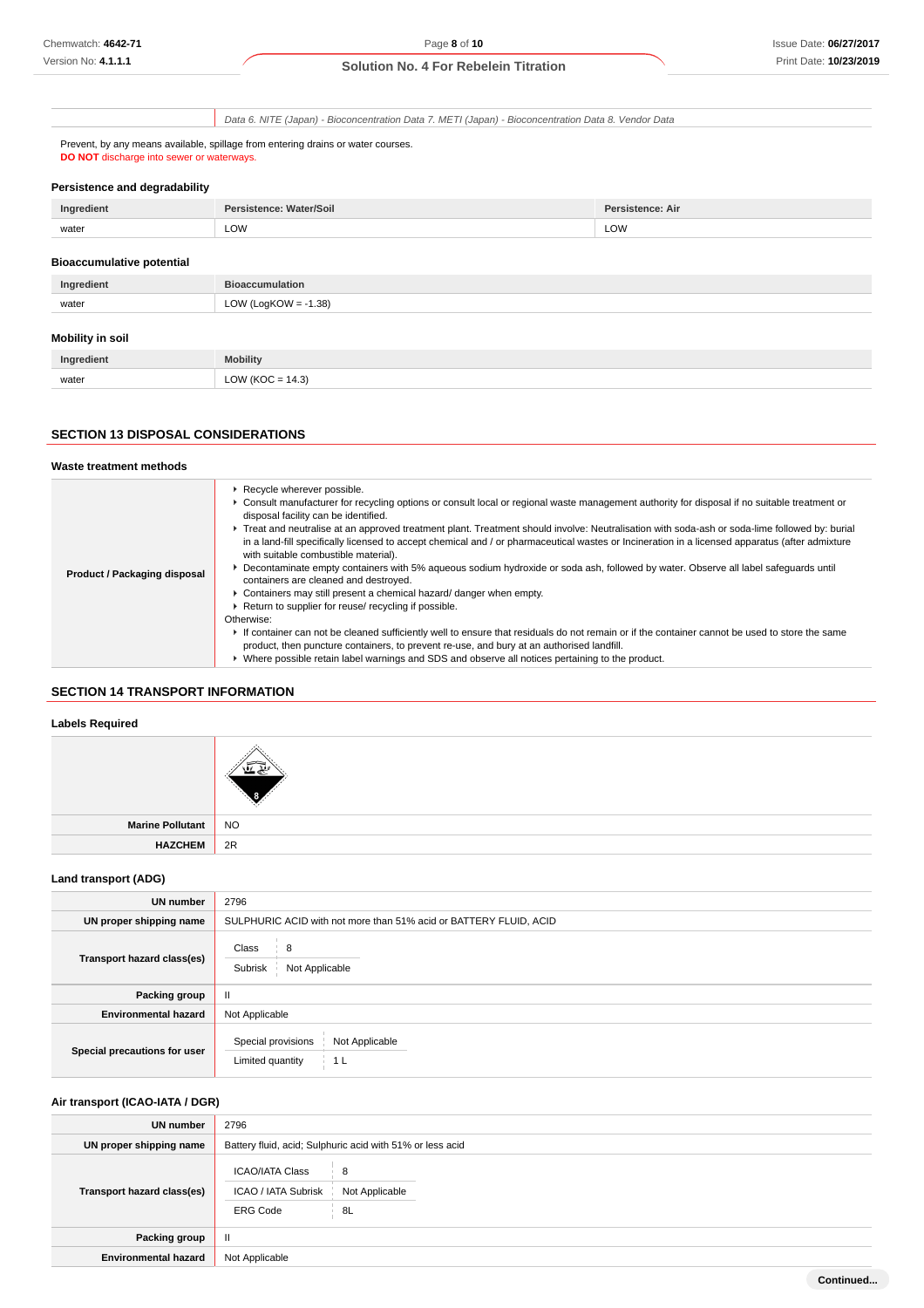|                              | Special provisions                                        | Not Applicable |
|------------------------------|-----------------------------------------------------------|----------------|
|                              | Cargo Only Packing Instructions                           | 855            |
|                              | Cargo Only Maximum Qty / Pack                             | 30 L           |
| Special precautions for user | Passenger and Cargo Packing Instructions                  | 851            |
|                              | Passenger and Cargo Maximum Qty / Pack                    | 1 L            |
|                              | Passenger and Cargo Limited Quantity Packing Instructions | Y840           |
|                              | Passenger and Cargo Limited Maximum Qtv / Pack            | 0.5L           |

# **Sea transport (IMDG-Code / GGVSee)**

| UN number                    | 2796                                                                                                                    |
|------------------------------|-------------------------------------------------------------------------------------------------------------------------|
| UN proper shipping name      | SULPHURIC ACID with not more than 51% acid or BATTERY FLUID, ACID                                                       |
| Transport hazard class(es)   | <b>IMDG Class</b><br>8<br><b>IMDG Subrisk</b><br>Not Applicable                                                         |
| Packing group                | Ш                                                                                                                       |
| <b>Environmental hazard</b>  | Not Applicable                                                                                                          |
| Special precautions for user | $F-A$ , S-B<br><b>EMS Number</b><br>Special provisions<br>Not Applicable<br><b>Limited Quantities</b><br>1 <sub>L</sub> |

### **Transport in bulk according to Annex II of MARPOL and the IBC code**

| 201106 | <b>'AME</b>         | Dr<br>'iOR. | <b>TYPE</b><br>SHIP |
|--------|---------------------|-------------|---------------------|
|        | Sulphuric acid<br>. | $\cdot$     | $\sim$              |

# **SECTION 15 REGULATORY INFORMATION**

# **Safety, health and environmental regulations / legislation specific for the substance or mixture**

# **SULFURIC ACID IS FOUND ON THE FOLLOWING REGULATORY LISTS**

| Australia Dangerous Goods Code (ADG Code) - Dangerous Goods List                               | IMO IBC Code Chapter 17: Summary of minimum requirements                                                                     |  |
|------------------------------------------------------------------------------------------------|------------------------------------------------------------------------------------------------------------------------------|--|
| Australia Dangerous Goods Code (ADG Code) - List of Emergency Action Codes                     | IMO MARPOL (Annex II) - List of Noxious Liquid Substances Carried in Bulk                                                    |  |
| Australia Exposure Standards                                                                   | International Agency for Research on Cancer (IARC) - Agents Classified by the IARC                                           |  |
| Australia Hazardous Chemical Information System (HCIS) - Hazardous Chemicals                   | Monographs                                                                                                                   |  |
| Australia Inventory of Chemical Substances (AICS)                                              | International Air Transport Association (IATA) Dangerous Goods Regulations                                                   |  |
| Australia Standard for the Uniform Scheduling of Medicines and Poisons (SUSMP) -<br>Schedule 6 | International Air Transport Association (IATA) Dangerous Goods Regulations -<br>Prohibited List Passenger and Cargo Aircraft |  |
| GESAMP/EHS Composite List - GESAMP Hazard Profiles                                             | International Maritime Dangerous Goods Requirements (IMDG Code)                                                              |  |
|                                                                                                | United Nations Recommendations on the Transport of Dangerous Goods Model                                                     |  |
|                                                                                                | Regulations                                                                                                                  |  |
|                                                                                                |                                                                                                                              |  |

#### **WATER IS FOUND ON THE FOLLOWING REGULATORY LISTS**

Australia Inventory of Chemical Substances (AICS) **IMO IBC Code Chapter 18: List of products to which the Code does not apply** 

#### **National Inventory Status**

| <b>National Inventory</b>     | <b>Status</b>                                                                                                                                                                                            |
|-------------------------------|----------------------------------------------------------------------------------------------------------------------------------------------------------------------------------------------------------|
| Australia - AICS              | Yes                                                                                                                                                                                                      |
| Canada - DSL                  | Yes                                                                                                                                                                                                      |
| Canada - NDSL                 | No (water; sulfuric acid)                                                                                                                                                                                |
| China - IECSC                 | Yes                                                                                                                                                                                                      |
| Europe - EINEC / ELINCS / NLP | Yes                                                                                                                                                                                                      |
| Japan - ENCS                  | Yes                                                                                                                                                                                                      |
| Korea - KECI                  | Yes                                                                                                                                                                                                      |
| New Zealand - NZIoC           | Yes                                                                                                                                                                                                      |
| Philippines - PICCS           | Yes                                                                                                                                                                                                      |
| USA - TSCA                    | Yes                                                                                                                                                                                                      |
| Taiwan - TCSI                 | Yes                                                                                                                                                                                                      |
| Mexico - INSQ                 | Yes                                                                                                                                                                                                      |
| Vietnam - NCI                 | Yes                                                                                                                                                                                                      |
| Russia - ARIPS                | Yes                                                                                                                                                                                                      |
| Legend:                       | Yes = All CAS declared ingredients are on the inventory<br>No = One or more of the CAS listed ingredients are not on the inventory and are not exempt from listing(see specific ingredients in brackets) |

# **SECTION 16 OTHER INFORMATION**